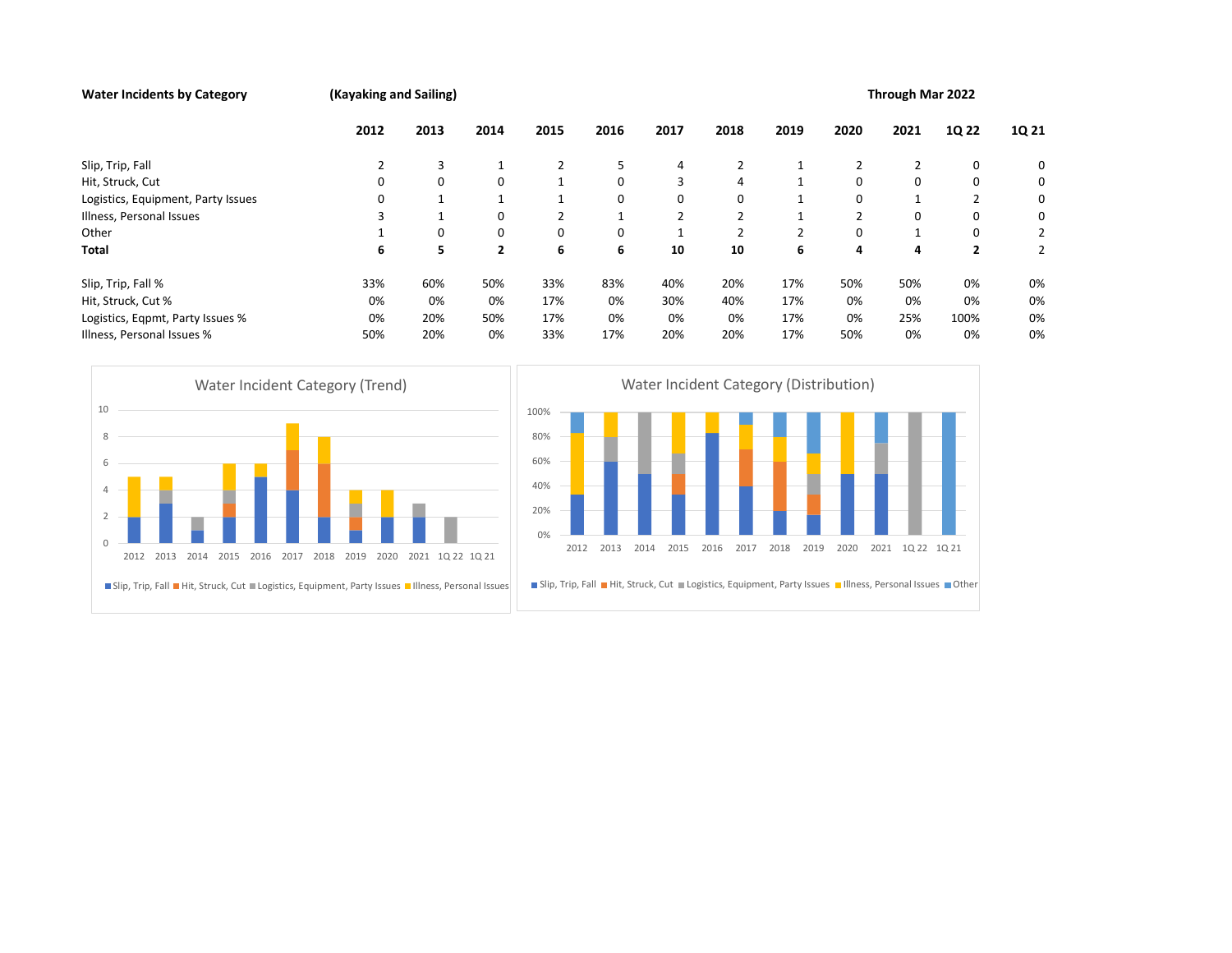## Water Incident Rates by Category (Kayaking and Sailing) **Through Mar 2022**

|                                                                                                                                                                                                                                      | 2012                                                   | 2013                     | 2014                     | 2015                                           | 2016                                                                    |      | 2017                                                            | 2018   | 2019 |                          | 2020                     |                                                        | 2021 | 1Q 22                    | 1Q 21 |
|--------------------------------------------------------------------------------------------------------------------------------------------------------------------------------------------------------------------------------------|--------------------------------------------------------|--------------------------|--------------------------|------------------------------------------------|-------------------------------------------------------------------------|------|-----------------------------------------------------------------|--------|------|--------------------------|--------------------------|--------------------------------------------------------|------|--------------------------|-------|
| Slip, Trip, Fall                                                                                                                                                                                                                     | 1.5                                                    | 1.9                      | 0.7                      | 1.2                                            | 2.6                                                                     |      | 1.8                                                             | 0.6    | 0.3  |                          | 2.6                      |                                                        | 1.0  |                          |       |
| Hit, Struck, Cut                                                                                                                                                                                                                     |                                                        | $\overline{\phantom{0}}$ | $\sim$                   | 0.6                                            | $\overline{\phantom{a}}$                                                |      | 1.4                                                             | 1.3    | 0.3  |                          | $\overline{a}$           | $\blacksquare$                                         |      |                          |       |
| Logistics, Equipment, Party Issues                                                                                                                                                                                                   |                                                        | 0.6                      | 0.7                      | 0.6                                            |                                                                         |      | $\overline{\phantom{0}}$                                        | $\sim$ | 0.3  |                          | $\overline{\phantom{a}}$ |                                                        | 0.5  | 6.9                      |       |
| Illness, Personal (cndtng, skills)                                                                                                                                                                                                   | 2.3                                                    | 0.6                      | $\overline{\phantom{a}}$ | 1.2                                            | 0.5                                                                     |      | 0.9                                                             | 0.6    | 0.3  |                          | 2.6                      |                                                        |      |                          |       |
| Other                                                                                                                                                                                                                                | 0.8                                                    |                          |                          | $\overline{\phantom{a}}$                       |                                                                         |      | 0.5                                                             | 0.6    | 0.6  |                          | $\overline{\phantom{a}}$ |                                                        | 0.5  | $\overline{\phantom{a}}$ | 3.4   |
| <b>Total</b>                                                                                                                                                                                                                         | 4.6                                                    | 3.2                      | 1.4                      | 3.5                                            | 3.1                                                                     |      | 4.6                                                             | 3.2    | 1.9  |                          | 5.1                      |                                                        | 1.9  | 6.9                      | 3.4   |
| Slip, Trip, Fall                                                                                                                                                                                                                     | 33%                                                    | 60%                      | 50%                      | 33%                                            | 83%                                                                     |      | 40%                                                             | 20%    | 17%  |                          | 50%                      |                                                        | 50%  | 0%                       | 0%    |
| Hit, Struck, Cut                                                                                                                                                                                                                     | 0%                                                     | 0%                       | 0%                       | 17%                                            | 0%                                                                      |      | 30%                                                             | 40%    | 17%  |                          | 0%                       |                                                        | 0%   | 0%                       | 0%    |
| Logistics, Equipment, Party Issues                                                                                                                                                                                                   | 0%                                                     | 20%                      | 50%                      | 17%                                            | 0%                                                                      |      | 0%                                                              | 0%     | 17%  |                          | 0%                       |                                                        | 25%  | 100%                     | 0%    |
| Illness, Personal (cndtng, skills)                                                                                                                                                                                                   | 50%                                                    | 20%                      | 0%                       | 33%                                            | 17%                                                                     |      | 20%                                                             | 20%    | 17%  |                          | 50%                      |                                                        | 0%   | 0%                       | 0%    |
| Other                                                                                                                                                                                                                                | 17%                                                    | 0%                       | 0%                       | 0%                                             | 0%                                                                      |      | 10%                                                             | 20%    | 33%  |                          | 0%                       |                                                        | 25%  | 0%                       | 100%  |
| Winter Incident Rate by Category (Trend)<br>8.0<br>7.0<br>6.0<br>5.0<br>4.0<br>3.0<br>2.0<br>1.0<br>2012 2013 2014 2015 2016 2017 2018 2019 2020 2021 1Q 22 1Q 21<br>Slip, Trip, Fall<br>Logistics, Equipment, Party Issues<br>Other | Hit, Struck, Cut<br>Illness, Personal (cndtng, skills) |                          |                          | 100%<br>80%<br>60%<br>40%<br>20%<br>0%<br>2012 | 2013<br>Slip, Trip, Fall<br>Logistics, Equipment, Party Issues<br>Other | 2014 | Winter Incident Rate by Category (Distribution)<br>2015<br>2016 | 2017   | 2018 | 2019<br>Hit, Struck, Cut | 2020                     | 2021 10 22 10 21<br>Illness, Personal (cndtng, skills) |      |                          |       |



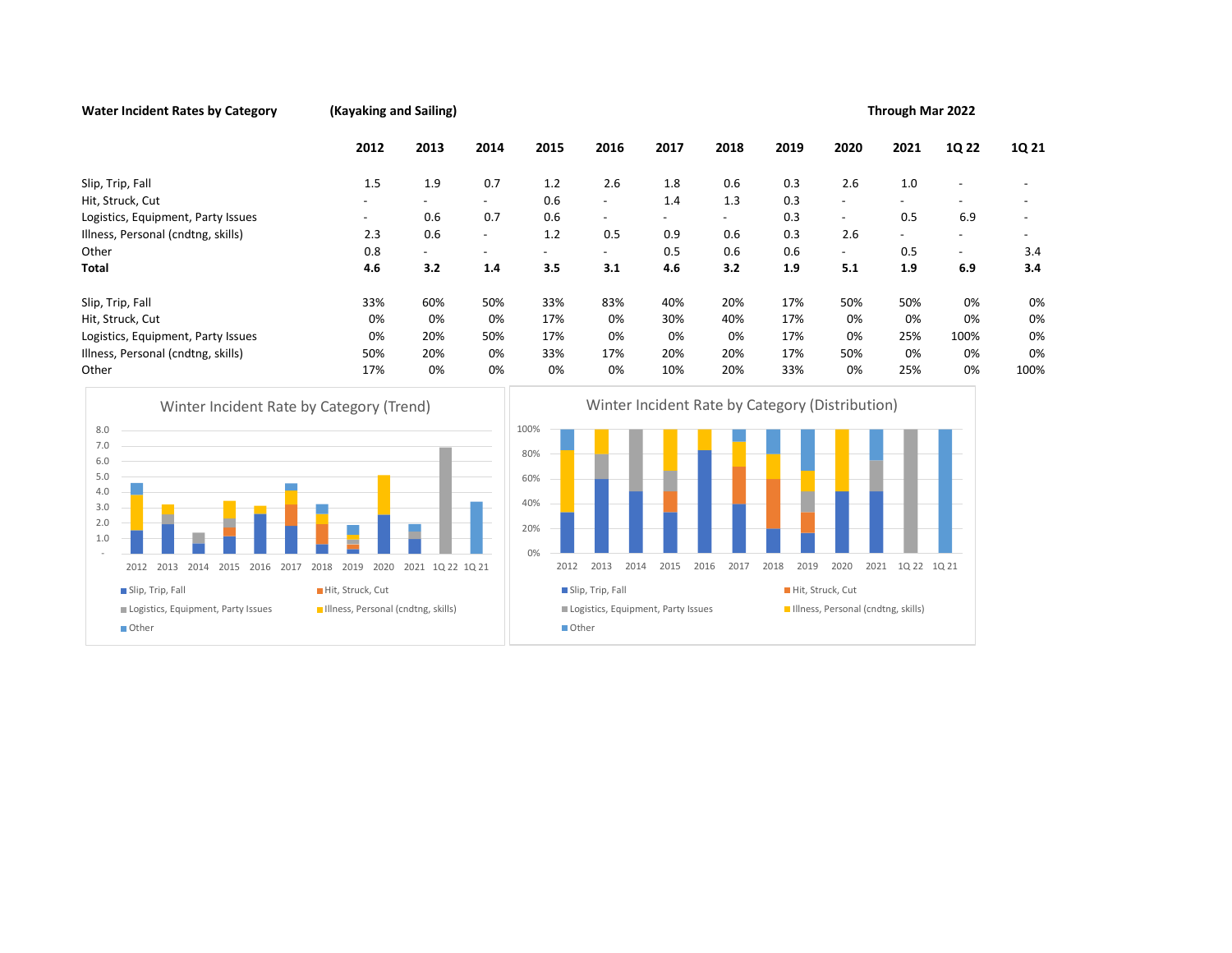| <b>Water Incidents by Severity</b>                                                                                                                                                                                                                  | (Kayaking and Sailing)                                     |                |                |                                                                                                                |              |      |                                                           |                            |      | Through Mar 2022 |                |                                           |                |                |                |  |
|-----------------------------------------------------------------------------------------------------------------------------------------------------------------------------------------------------------------------------------------------------|------------------------------------------------------------|----------------|----------------|----------------------------------------------------------------------------------------------------------------|--------------|------|-----------------------------------------------------------|----------------------------|------|------------------|----------------|-------------------------------------------|----------------|----------------|----------------|--|
|                                                                                                                                                                                                                                                     | 2012                                                       | 2013           | 2014           | 2015                                                                                                           | 2016         |      | 2017                                                      | 2018                       | 2019 |                  | 2020           | 2021                                      |                | 1Q 22          | 1Q 21          |  |
| CMS (Critical, Major, Significant)                                                                                                                                                                                                                  | 0                                                          | 2              | $\mathbf{1}$   | 0                                                                                                              | $\mathbf{1}$ |      | 2                                                         | 3                          |      | 0                | 0              |                                           | $\mathbf{1}$   | 0              | 0              |  |
| Minor                                                                                                                                                                                                                                               | 6                                                          | $\overline{2}$ | $\mathbf{1}$   | 6                                                                                                              | 5            |      | 6                                                         | 5                          |      | 3                | $\overline{2}$ |                                           | $\mathbf{1}$   | $\mathbf{1}$   | 0              |  |
| Near Miss, Safe Concern                                                                                                                                                                                                                             | 0                                                          | $\mathbf 0$    | 0              | 0                                                                                                              | 0            |      | $\overline{2}$                                            | $\mathbf{1}$               |      | $\overline{2}$   | $\overline{2}$ |                                           | $\overline{2}$ | 1              | 2              |  |
| Assistance Given                                                                                                                                                                                                                                    | 0                                                          | $\mathbf{1}$   | 0              | $\mathbf 0$                                                                                                    | 0            |      | 0                                                         | 0                          |      | 0                | 0              |                                           | 0              | 0              | 0              |  |
| Information, Other                                                                                                                                                                                                                                  | 0                                                          | $\mathbf 0$    | 0              | 0                                                                                                              | 0            |      | 0                                                         | 1                          |      | 1                | 0              |                                           | 0              | 0              | 0              |  |
| <b>Total</b>                                                                                                                                                                                                                                        | 6                                                          | 5              | $\overline{2}$ | 6                                                                                                              | 6            |      | 10                                                        | 10                         |      | 6                | 4              |                                           | 4              | $\overline{2}$ | $\overline{2}$ |  |
| CMS%                                                                                                                                                                                                                                                | 0%                                                         | 40%            | 50%            | 0%                                                                                                             | 17%          |      | 20%                                                       | 30%                        |      | 0%               | 0%             |                                           | 25%            | 0%             | 0%             |  |
| Minor %                                                                                                                                                                                                                                             | 100%                                                       | 40%            | 50%            | 100%                                                                                                           | 83%          |      | 60%                                                       | 50%                        | 50%  |                  | 50%            |                                           | 25%            | 50%            | 0%             |  |
| Near Miss, Safe Concern %                                                                                                                                                                                                                           | 0%                                                         | 0%             | 0%             | 0%                                                                                                             | 0%           |      | 20%                                                       | 10%                        | 33%  |                  | 50%            |                                           | 50%            | 50%            | 100%           |  |
| <b>Assistance Given %</b>                                                                                                                                                                                                                           | 0%                                                         | 20%            | 0%             | 0%                                                                                                             | 0%           |      | 0%                                                        | 0%                         |      | 0%               | 0%             |                                           | 0%             | 0%             | 0%             |  |
| Information, Other %                                                                                                                                                                                                                                | 0%                                                         | 0%             | 0%             | 0%                                                                                                             | 0%           |      | 0%                                                        | 10%                        | 17%  |                  | 0%             |                                           | 0%             | 0%             | 0%             |  |
| Water Incident by Severity (Trend)<br>12<br>10<br>8<br>6<br>$\overline{4}$<br>$\overline{2}$<br>$\mathbf{0}$<br>2013<br>2014<br>2015<br>2016<br>2017<br>2012<br>CMS (Critical, Major, Significant)<br>Near Miss, Safe Concern<br>Information, Other | 2018<br>2020<br>2019<br><b>■</b> Minor<br>Assistance Given | 2021 1Q22 1Q21 |                | 100%<br>80%<br>60%<br>40%<br>20%<br>0%<br>2012<br>CMS (Critical, Major, Significant) Minor<br>Assistance Given | 2013         | 2014 | Water Incident by Severity (Distribution)<br>2015<br>2016 | 2017<br>Information, Other | 2018 | 2019             | 2020           | 2021 1Q22 1Q21<br>Near Miss, Safe Concern |                |                |                |  |